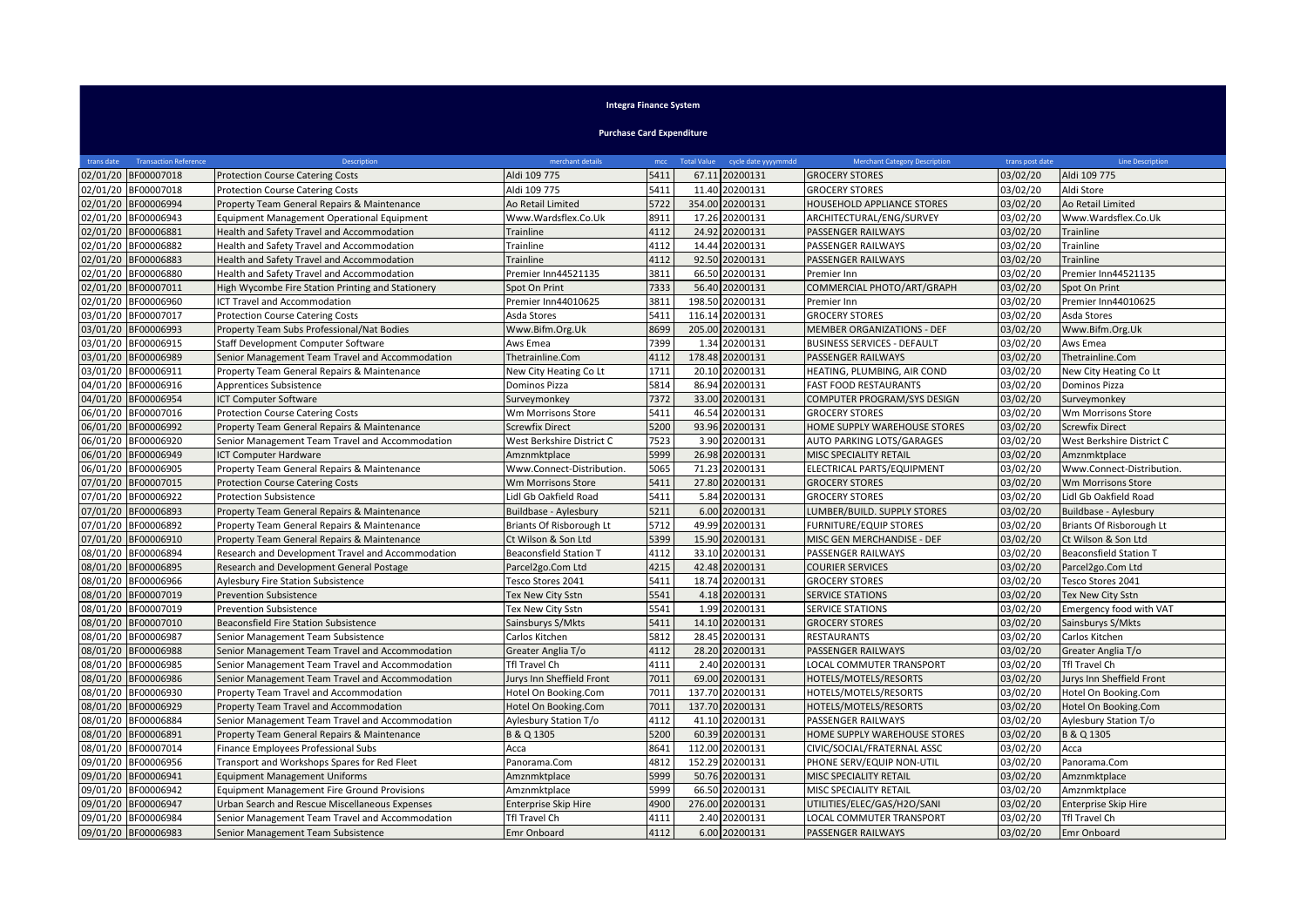| 09/01/20 BF00006890    | Property Team General Repairs & Maintenance           | Watco UK Ltd              | 5713 | 440.40 20200131     | FLOOR COVERING STORES            | 03/02/20 | Watco UK Ltd                  |
|------------------------|-------------------------------------------------------|---------------------------|------|---------------------|----------------------------------|----------|-------------------------------|
| 09/01/20 BF00007013    | Property Team Fixtures and Fittings                   | Mobile Mini UK Ltd        | 4225 | 132.24 20200131     | PUBLIC WAREHOUSING               | 03/02/20 | Mobile Mini UK Ltd            |
| 09/01/20 BF00006908    | Property Team General Repairs & Maintenance           | B & Q 1305                | 5200 | 46.95 20200131      | HOME SUPPLY WAREHOUSE STORES     | 03/02/20 | B & Q 1305                    |
| 09/01/20 BF00006909    | Property Team General Repairs & Maintenance           | <b>C</b> Brewer & Sons    | 5211 | 48.54 20200131      | LUMBER/BUILD. SUPPLY STORES      | 03/02/20 | C Brewer & Sons               |
| 10/01/20 BF00006940    | <b>Equipment Management General Postage</b>           | Parcel2go.Com Ltd         | 4215 | 11.52 20200131      | COURIER SERVICES                 | 03/02/20 | Parcel2go.Com Ltd             |
| 10/01/20 BF00006939    | Equipment Management General Postage                  | Parcel2go.Com Ltd         | 4215 | 11.10 20200131      | COURIER SERVICES                 | 03/02/20 | Parcel2go.Com Ltd             |
| 10/01/20 BF00006914    | Apprentices Subsistence                               | Subway                    | 5814 | 18.24 20200131      | <b>FAST FOOD RESTAURANTS</b>     | 03/02/20 | Subway                        |
| 10/01/20<br>BF00006975 | Senior Management Team Travel and Accommodation       | Trainline                 | 4112 | 39.15 20200131      | PASSENGER RAILWAYS               | 03/02/20 | Trainline                     |
| 10/01/20 BF00006959    | ICT Computer Hardware                                 | Data Comms Direct         | 5065 | 164.64 20200131     | ELECTRICAL PARTS/EQUIPMENT       | 03/02/20 | Data Comms Direct             |
| 10/01/20 BF00006953    | ICT Computer Hardware                                 | Mr Memory                 | 5732 | 99.58 20200131      | <b>ELECTRONICS SALES</b>         | 03/02/20 | Mr Memory                     |
| 10/01/20 BF00006906    | Property Team General Repairs & Maintenance           | B & Q 1345                | 5200 | 44.83 20200131      | HOME SUPPLY WAREHOUSE STORES     | 03/02/20 | B & Q 1345                    |
| 10/01/20 BF00006904    | Broughton Fire Station Operational Equipment          | Sentura Group             | 5072 | 52.37 20200131      | HARDWARE EQUIPMENT/SUPPLIES      | 03/02/20 | Sentura Group                 |
| 10/01/20 BF00006907    | Newport Pagnell Fire Station Operational Equipment    | Sentura Group             | 5072 | 52.37 20200131      | HARDWARE EQUIPMENT/SUPPLIES      | 03/02/20 | Sentura Group                 |
| 13/01/20 BF00006998    | Seconded Officers Miscellaneous Expenses              | Www.Themarchingbandsho    | 5733 | 110.00 20200131     | MUSIC STORES/PIANOS              | 03/02/20 | Www.Themarchingbandsho        |
| 13/01/20 BF00006938    | <b>Equipment Management Operational Equipment</b>     | C Brewer & Sons           | 5211 | 67.25 20200131      | LUMBER/BUILD. SUPPLY STORES      | 03/02/20 | C Brewer & Sons               |
| 13/01/20 BF00006973    | Senior Management Team Travel and Accommodation       | Napier Parking Ltd Eld    | 7523 | 10.00 20200131      | <b>AUTO PARKING LOTS/GARAGES</b> | 03/02/20 | Napier Parking Ltd Eld        |
| BF00006974<br>13/01/20 | Senior Management Team Subsistence                    | <b>Hilton Hotels</b>      | 3504 | 34.26 20200131      | <b>HILTON</b>                    | 03/02/20 | <b>Hilton Hotels</b>          |
| 13/01/20<br>BF00006974 | Senior Management Team Subsistence                    | <b>Hilton Hotels</b>      | 3504 | 4.29 20200131       | <b>HILTON</b>                    | 03/02/20 | Senior Management Subsistence |
| 13/01/20<br>BF00006981 | Senior Management Team Travel and Accommodation       | Aylesbury V D Council     | 7523 | 3.20 20200131       | AUTO PARKING LOTS/GARAGES        | 03/02/20 | Aylesbury V D Council         |
| 13/01/20 BF00006982    | Senior Management Team Travel and Accommodation       | Aylesbury Station T/o     | 4112 | 27.20 20200131      | PASSENGER RAILWAYS               | 03/02/20 | Aylesbury Station T/o         |
| 13/01/20<br>BF00006889 | Property Team General Repairs & Maintenance           | B & Q 1305                | 5200 | 24.38 20200131      | HOME SUPPLY WAREHOUSE STORES     | 03/02/20 | B & Q 1305                    |
| 13/01/20<br>BF00007005 | Prevention Community Safety Charges                   | Safelincs                 | 5712 | 234.97 20200131     | <b>FURNITURE/EQUIP STORES</b>    | 03/02/20 | Safelincs                     |
| 13/01/20<br>BF00007005 | <b>Prevention General Postage</b>                     | Safelincs                 | 5712 | 9.00 20200131       | FURNITURE/EQUIP STORES           | 03/02/20 | delivery charge               |
| 13/01/20 BF00007000    | Human Resources Travel and Accommodation              | Leighton Buzz T/O         | 4112 | 40.10 20200131      | PASSENGER RAILWAYS               | 03/02/20 | Leighton Buzz T/O             |
| 13/01/20 BF00006999    | Human Resources Travel and Accommodation              | Parking Charge            | 7523 | 9.00 20200131       | <b>AUTO PARKING LOTS/GARAGES</b> | 03/02/20 | Parking Charge                |
| 14/01/20<br>BF00006991 | Property Team General Repairs & Maintenance           | B & Q 1305                | 5200 | 34.55 20200131      | HOME SUPPLY WAREHOUSE STORES     | 03/02/20 | B & Q 1305                    |
| 14/01/20<br>BF00006962 | Service Delivery Management Travel and Accommodation  | Wendover Station T/o      | 4112 | 39.60 20200131      | PASSENGER RAILWAYS               | 03/02/20 | Wendover Station T/o          |
| 14/01/20 BF00006996    | Response Support Travel and Accommodation             | Haddenham & Thame Park    | 4112 | 32.00 20200131      | PASSENGER RAILWAYS               | 03/02/20 | Haddenham & Thame Park        |
| 4/01/20 BF00006995     | Response Support Travel and Accommodation             | Ringgo                    | 7523 | 8.50 20200131       | AUTO PARKING LOTS/GARAGES        | 03/02/20 | Ringgo                        |
| 14/01/20 BF00006958    | ICT Computer Hardware                                 | Amznmktplace              | 5999 | 31.10 20200131      | MISC SPECIALITY RETAIL           | 03/02/20 | Amznmktplace                  |
| 14/01/20<br>BF00006928 | Property Team Travel and Accommodation                | Hotel On Booking.Com      | 7011 | 50.00 2<br>20200131 | HOTELS/MOTELS/RESORTS            | 03/02/20 | Hotel On Booking.Com          |
| 14/01/20 BF00006888    | Property Team General Repairs & Maintenance           | B & Q 1305                | 5200 | 24.77 20200131      | HOME SUPPLY WAREHOUSE STORES     | 03/02/20 | B & Q 1305                    |
| 4/01/20 BF00006902     | Property Team General Repairs & Maintenance           | New City Heating Co Lt    | 1711 | 36.08 20200131      | HEATING, PLUMBING, AIR COND      | 03/02/20 | New City Heating Co Lt        |
| 14/01/20 BF00006901    | Property Team General Repairs & Maintenance           | Homebase                  | 5200 | 68.97 20200131      | HOME SUPPLY WAREHOUSE STORES     | 03/02/20 | Homebase                      |
| 14/01/20 BF00006903    | <b>Buckingham Fire Station Miscellaneous Expenses</b> | Sentura Group             | 5072 | 20200131<br>151.31  | HARDWARE EQUIPMENT/SUPPLIES      | 03/02/20 | Sentura Group                 |
| 15/01/20<br>BF00006955 | Transport and Workshops Spares for Red Fleet          | Mk Hydraulics Limited     | 8911 | 194.23 20200131     | ARCHITECTURAL/ENG/SURVEY         | 03/02/20 | Mk Hydraulics Limited         |
| 5/01/20<br>BF00006937  | Equipment Management Operational Equipment            | The Plastic Box Company   | 5085 | 32.94 20200131      | <b>INDUSTRIAL SUPPLIES - DEF</b> | 03/02/20 | The Plastic Box Company       |
| 15/01/20 BF00006919    | Senior Management Team Travel and Accommodation       | Bletchley Stn T/O         | 4112 | 47.50 20200131      | PASSENGER RAILWAYS               | 03/02/20 | Bletchley Stn T/O             |
| 15/01/20<br>BF00006977 | Aylesbury Fire Station Course Catering Costs          | Tesco Store 3045          | 5411 | 58.97 20200131      | <b>GROCERY STORES</b>            | 03/02/20 | Tesco Store 3045              |
| 15/01/20<br>BF00006972 | Senior Management Team Travel and Accommodation       | Trainline                 | 4112 | 44.24 20200131      | PASSENGER RAILWAYS               | 03/02/20 | Trainline                     |
| 15/01/20 BF00006964    | Senior Management Team Subsistence                    | Ikea Ltd 461 Reading Ikea | 5712 | 8.55 20200131       | FURNITURE/EQUIP STORES           | 03/02/20 | Ikea Ltd 461 Reading Ikea     |
| 15/01/20<br>BF00006927 | Property Team Printing and Stationery                 | Amazon.Co.Uk*ku1g30qv5    | 5969 | 15.31 20200131      | OTHER DIRECT MARKETERS           | 03/02/20 | Amazon.Co.Uk*ku1g30qv5        |
| 15/01/20 BF00006899    | Property Team General Repairs & Maintenance           | <b>Grant And Stone</b>    | 5251 | 57.16 20200131      | HARDWARE STORES                  | 03/02/20 | <b>Grant And Stone</b>        |
| 15/01/20 BF00006900    | Property Team General Repairs & Maintenance           | B & Q 1345                | 5200 | 15.00 20200131      | HOME SUPPLY WAREHOUSE STORES     | 03/02/20 | B & Q 1345                    |
| 15/01/20<br>BF00007004 | Prevention Travel and Accommodation                   | Mkc Parking Ringgo        | 7523 | 6.50 20200131       | <b>AUTO PARKING LOTS/GARAGES</b> | 03/02/20 | <b>Mkc Parking Ringgo</b>     |
| 15/01/20 BF00007004    | Prevention Travel and Accommodation                   | Mkc Parking Ringgo        | 7523 | 0.18 20200131       | <b>AUTO PARKING LOTS/GARAGES</b> | 03/02/20 | Ringgo fee                    |
| 15/01/20 BF00007004    | Prevention Travel and Accommodation                   | Mkc Parking Ringgo        | 7523 | 0.20 20200131       | AUTO PARKING LOTS/GARAGES        | 03/02/20 | Ringgo text confirmation      |
| 16/01/20 BF00006936    | Equipment Management Operational Equipment            | Amznmktplace              | 5999 | 10.45 20200131      | MISC SPECIALITY RETAIL           | 03/02/20 | Amznmktplace                  |
| 16/01/20 BF00006946    | Urban Search and Rescue Course Catering Costs         | Sainsburys S/mkts         | 5411 | 0.90 20200131       | <b>GROCERY STORES</b>            | 03/02/20 | Sainsburys S/mkts             |
| 16/01/20 BF00006945    | Urban Search and Rescue Course Catering Costs         | Sainsburys S/mkts         | 5411 | 4.95 20200131       | <b>GROCERY STORES</b>            | 03/02/20 | Sainsburys S/mkts             |
| 16/01/20 BF00006970    | Senior Management Team Subsistence                    | Signal Box                | 5812 | 5.30 20200131       | RESTAURANTS                      | 03/02/20 | Signal Box                    |
| 16/01/20<br>BF00006971 | Senior Management Team Travel and Accommodation       | Napier Parking Ltd Eld    | 7523 | 4.00 20200131       | <b>AUTO PARKING LOTS/GARAGES</b> | 03/02/20 | Napier Parking Ltd Eld        |
| 16/01/20 BF00006952    | ICT Travel and Accommodation                          | Aylesbury Station T/o     | 4112 | 84.80 20200131      | PASSENGER RAILWAYS               | 03/02/20 | Aylesbury Station T/o         |
| 16/01/20 BF00006898    | Property Team General Repairs & Maintenance           | Mk Bletchley              | 5211 | 12.33 20200131      | LUMBER/BUILD. SUPPLY STORES      | 03/02/20 | Mk Bletchley                  |